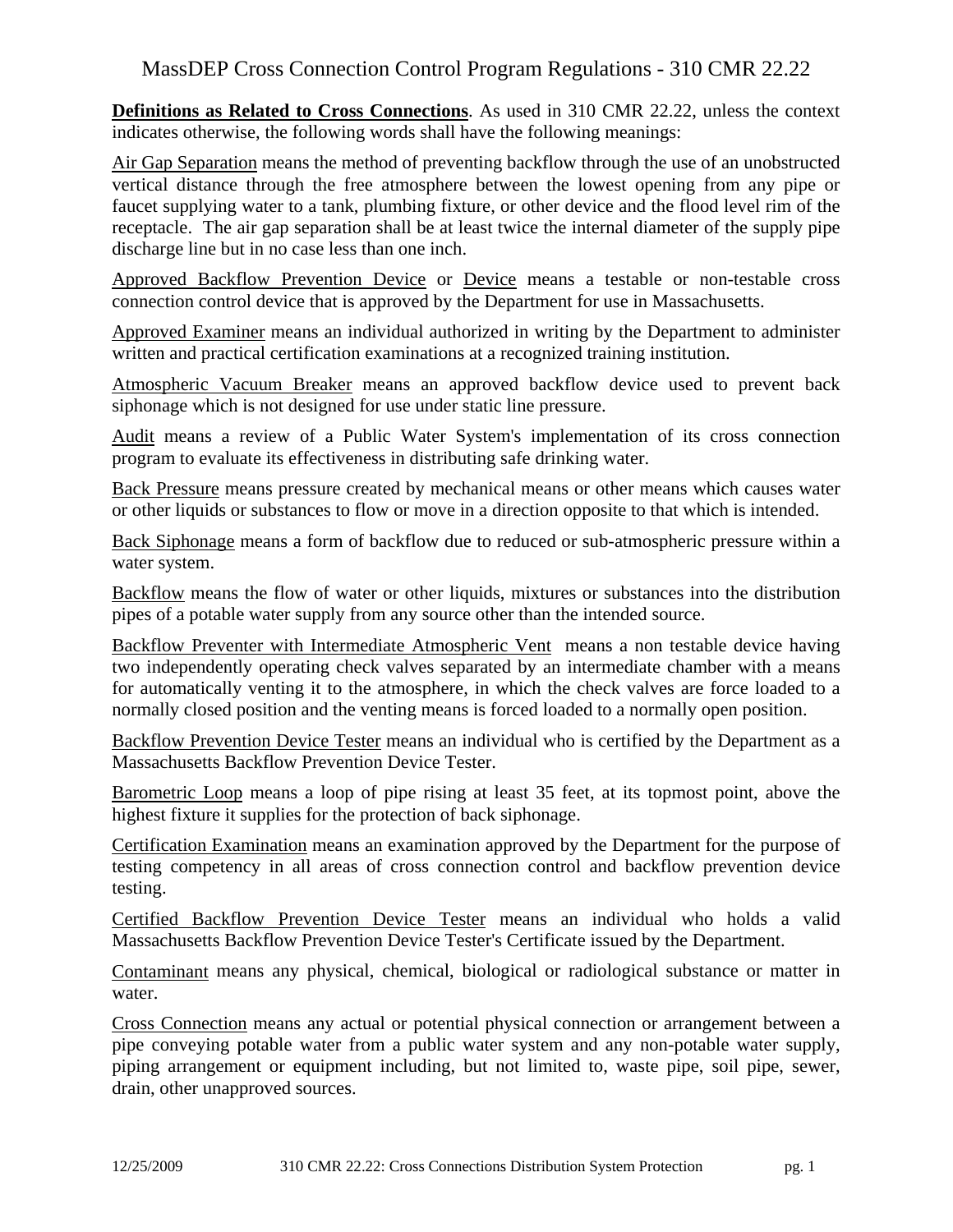Cross Connection Program Plan means a plan submitted to the Department by the water supplier describing the current and proposed cross connection program and including information on staffing, training, testing, surveying, fee structure, *etc*.

Cross Connection Surveyor means an individual who is certified by the Department as a Massachusetts Cross Connection Surveyor.

Cross Connection Violation Form means a violation form which is sent to the owner by the water supplier with copies to the plumbing inspectors and Board of Health delineating cross connection violations found on the owner's premises and a procedure for corrective action.

Department's Designee or Designee means any water supplier to whom, upon written request of said water supplier, the Department delegates any portion of its authority to act under 310 CMR 22.22.

Design Data Sheet means a report form submitted to the Department or its Designee along with plans for each installation of a reduced pressure backflow preventer or double check valve assembly, or for each change to any such device already installed, describing and showing the details of the specific installation.

Double Check Valve Assembly means a Department approved testable backflow prevention device that incorporates an assembly of check valves, with shut-off valves at each end and appurtenances for testing.

Health Hazard means an actual or potential threat of contamination to the potable water in a public water system, which, in the opinion of the Department or its Designee would endanger health.

Hose Bibb Vacuum Breaker means an atmospheric vacuum breaker designed to be used on outlets with hose connection thread.

In-plant Protection means the location of approved backflow prevention devices in a manner, which provides protection of the consumers of water and the potable water system within the premises.

Inspection means an on-site inspection and survey by a qualified individual to determine the existence and location of cross connections and/or the physical examination and testing of an installed backflow prevention device to verify that the backflow prevention device is functioning properly.

Inspection and Maintenance Report Form means a report form, designated by the Department, which is to be used by certified testers to record all pertinent testing information.

Owner means any person maintaining a cross connection installation or owning or occupying premises on which cross connections can or do exist.

Owner's Agent means any person or body designated by the owner to act as his or her representative.

Potable Water means water from any source that has been approved by the Department for human consumption.

Pressure Vacuum Breaker means an approved backflow prevention device designed to prevent only back siphonage and which is designed for use under static line pressure.

Reduced Pressure Backflow Preventer means an approved testable backflow prevention device incorporating:

- a) two or more check valves,
- b) an automatically operating differential relief valve located between the two checks,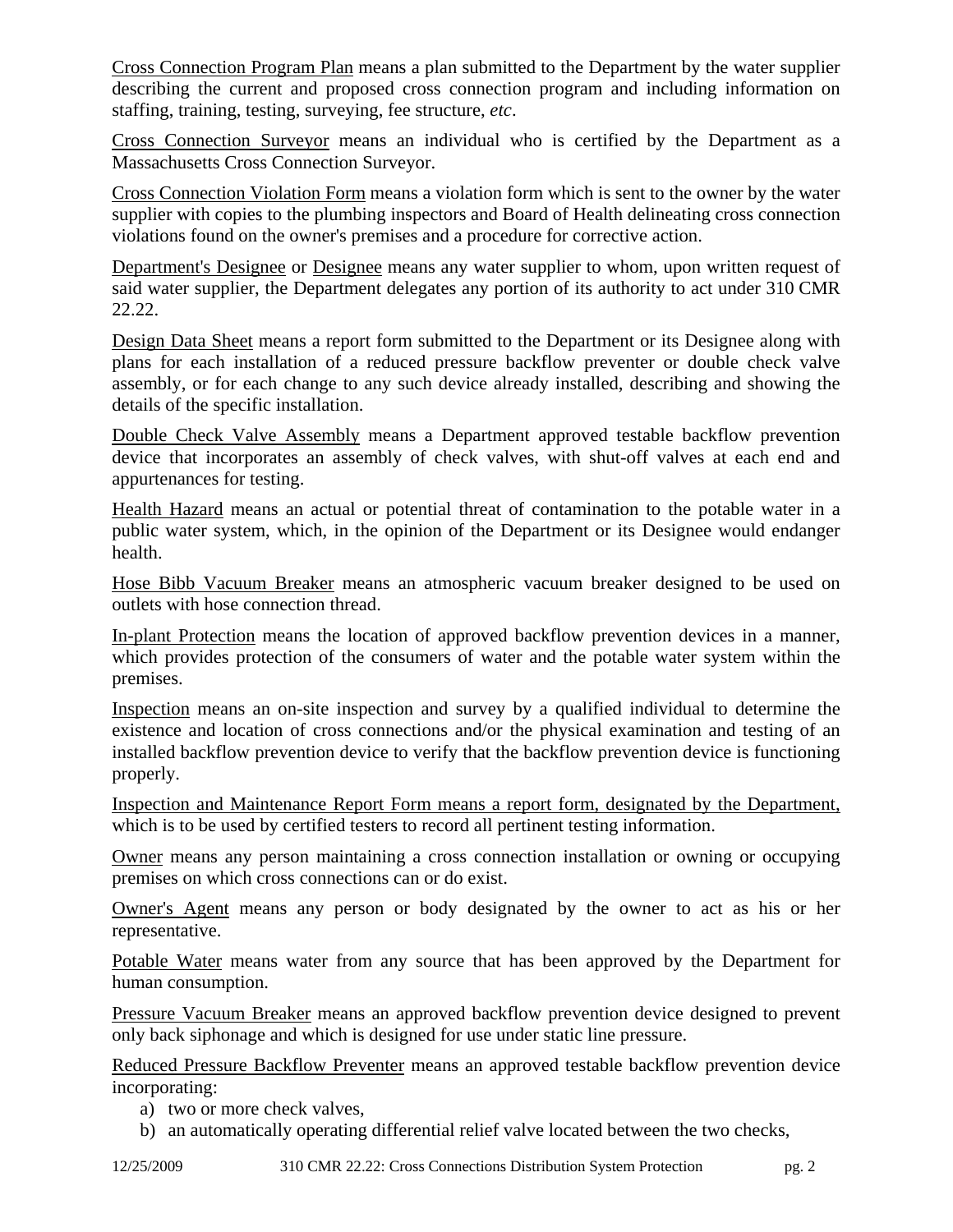- c) two shut-off valves, and
- d) necessary appurtenances for testing; and which is designed to operate so that:
	- 1. the pressure in the zone between the two check valves is maintained at a value less than the pressure on the public water system side of the device and
	- 2. at cessation of normal flow, the pressure in the zone between the two check valves is maintained at a value less than the pressure on the public water system side of the device, and
	- 3. in the case of leakage of either check valve, the differential relief valve shall operate to maintain reduced pressure in the zone by discharging to the atmosphere.

Reviewing Authority means the Department, its Designee, or the local plumbing inspector, authorized by M.G.L. c. 142 and licensed by the Board of State Examiners of Plumbers and Gas Fitters, whichever is responsible for the review and approval of the installation of an approved backflow prevention device.

Unapproved Source means the source or distribution system for any water or other liquid or substance which has not been approved by the Department as being of safe and sanitary quality for human consumption, including but not limited to any waste pipe, soil pipe, sewer, drain, or non-acceptable potable water system material.

## **310 CMR 22.22: Cross Connections Distribution System Protection**

(1) Purpose. The Department's purpose in establishing a comprehensive distribution protection program is to prevent the contamination of drinking water to the last free flowing outlets or consumer's tap. For this reason, the Department strongly advocates the elimination of all cross connections. The installation of backflow prevention devices does not eliminate a cross connection. The installation of backflow prevention devices is a protection solution when replumbing or re-piping is not feasible. All cross connection protection devices shall be approved and permitted in accordance with 310 CMR 22.22.

#### (2) Maintenance of a Cross Connection

(a) No physical cross connection shall be maintained between the distribution system of a public water system, the water of which is being used for drinking, domestic, or culinary purposes, and the distribution system of any water source not approved by the Department, as being of safe sanitary quality, or any plumbing, fixture, or device whereby nonpotable water or other substances might flow into the potable water system, unless said connection has been protected by a backflow prevention device approved, in accordance with 310 CMR 22.22 or 248 CMR 2.00, as applicable.

(b) Backflow prevention devices shall be installed, based on the degree of hazard involved, at all fixtures and equipment where backflow and/or back siphonage may occur and whenever a minimum air gap cannot be provided between the public water system outlets to the fixture or equipment and its flood level rim. All fixtures that have a threaded hose type connection shall, at a minimum, have the required air gap separation and be equipped with a vacuum breaker in accordance with 248 CMR 2.14,

(c) Where a water connection is not subject to back pressure, a non-pressure type vacuum breaker shall be installed on the discharge side of the last valve on the line serving the fixture or equipment,

(d) Cross connections maintained or created on fire protection system shall comply with 310 CMR 22.22(9)(d).

(e) All cross connection requiring the installation of a double check valve assembly or a reduced pressure backflow preventer shall be approved and registered by the public water system.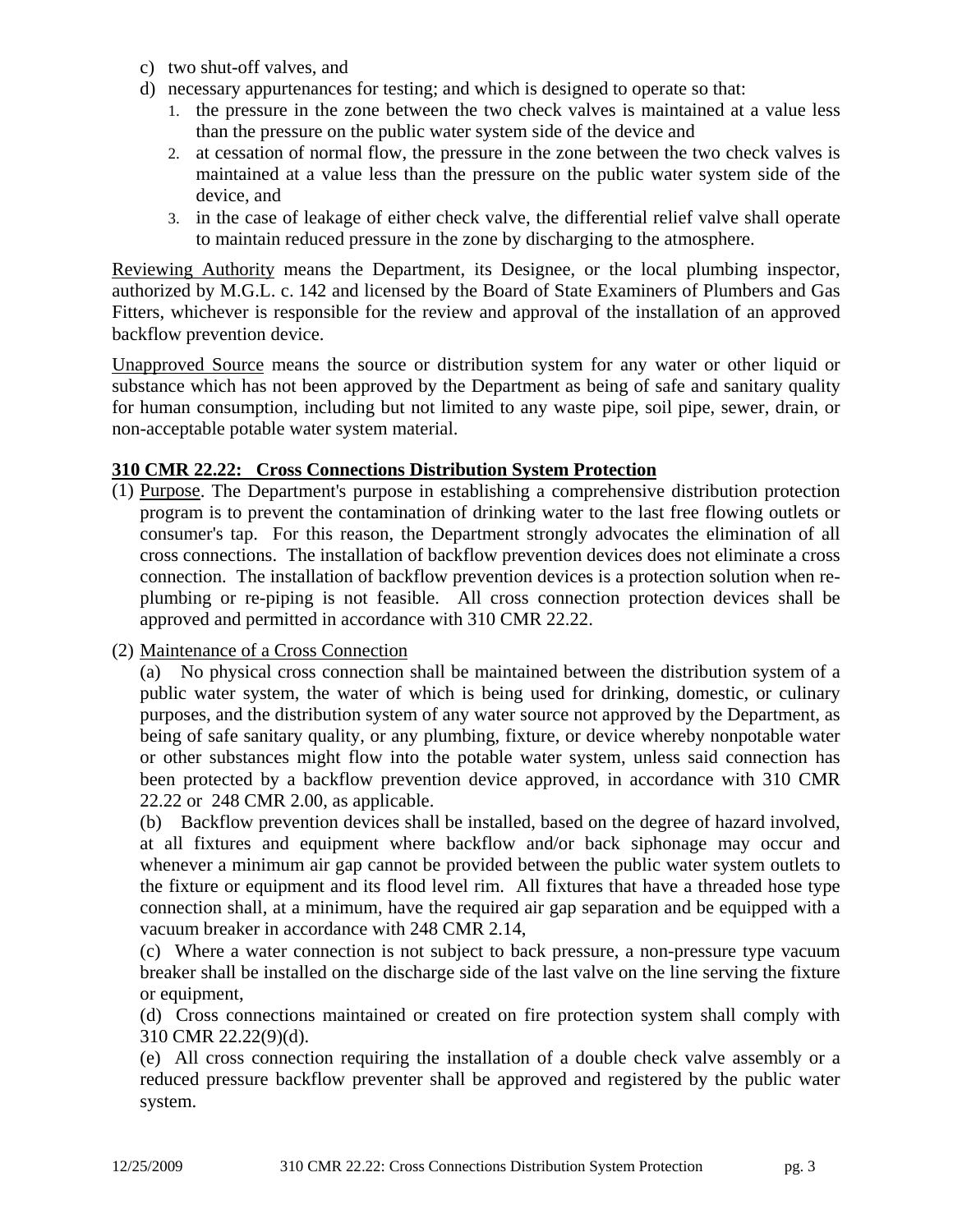(f) Cross connections protected by a device other than a double check valve assembly or a reduced pressure backflow preventer, approved and permitted by the inspector of plumbing in accordance with 248 CMR 2.00 do not require the approval of the Department, its designee or the public water system.

(g) Except for the installation of backflow prevention devices on fire protection systems, no double check valve assembly or reduced pressure backflow preventors shall be installed on a cross connection until the application for a plumbing permit is accompanied by a letter of approval from the Department, its designee or public water system pursuant to 248 CMR  $2.14(c)$ .

(h) Subject to applicable laws and regulations, public water systems shall have the authority to terminate any water service connection to any facility where cross connections are found to be in non-compliance with 310 CMR 22.22 . The supplier shall deny water service to any premises where cross connections exist until corrective action is taken. If necessary, water service shall be disconnected for failure to test or maintain backflow prevention devices in a manner acceptable to the supplier. If it is found that the backflow prevention device has been removed or by-passed or otherwise rendered ineffective, water service shall be discontinued unless corrections are made immediately.

(i) The public water system shall establish a time for completion of necessary corrections or removal of actual or potential cross connections, taking into consideration the degree of hazard involved and the time required to obtain and to install the needed equipment. The public water system shall use every means at its disposal to obtain voluntary compliance. However, if proper protection has not been provided after a reasonable period of time (following legal notification and subject to applicable laws and regulations), the public water system shall physically separate the public water supply from the on-site piping system in such a manner that the two systems cannot again be connected by an unauthorized person.

(j) Cross connections between a public water system and a private well or individual water source serving residential dwellings used for potable or nonpotable purposes are prohibited.

(k) All backflow prevention devices shall be installed and repaired by a Massachusetts licensed plumber, except for backflow prevention devices installed on fire protection systems. A Massachusetts licensed fire sprinkler contractor is responsible for all work conducted on a fire protection system, including the installation, maintenance and repair of backflow prevention devices.

(l) An anti-siphon or back pressure device shall be installed on any apparatus that pumps any chemical into a potable water supply to prevent back siphonage.

(3) Public Water System Responsibilities. Every public water system shall be responsible for:

(a) Controlling cross connections to the last free flowing outlet of the consumer and for the safety of the public water system under its jurisdiction.

(b) Having a cross connection control distribution system protection program plan (the "cross connection program plan") approved by the Department as specified at 310 CMR  $22.22(3)(b)$ .

1. Every public water system is required to have its cross connection program plan approved by the Department by June 1, 1994.

2. Each plan must be prepared in accordance with departmental guidance and shall include, at a minimum, the following information: description of current program (*i.e*. staffing, tracking, surveying, testing, training and fee requirements) and evaluation of the current program, proposed changes and implementation plans. The plan shall also include an explanation of how the public water system will satisfy 310 CMR 22.22(3)(c) through 310 CMR 22.22(3)(r).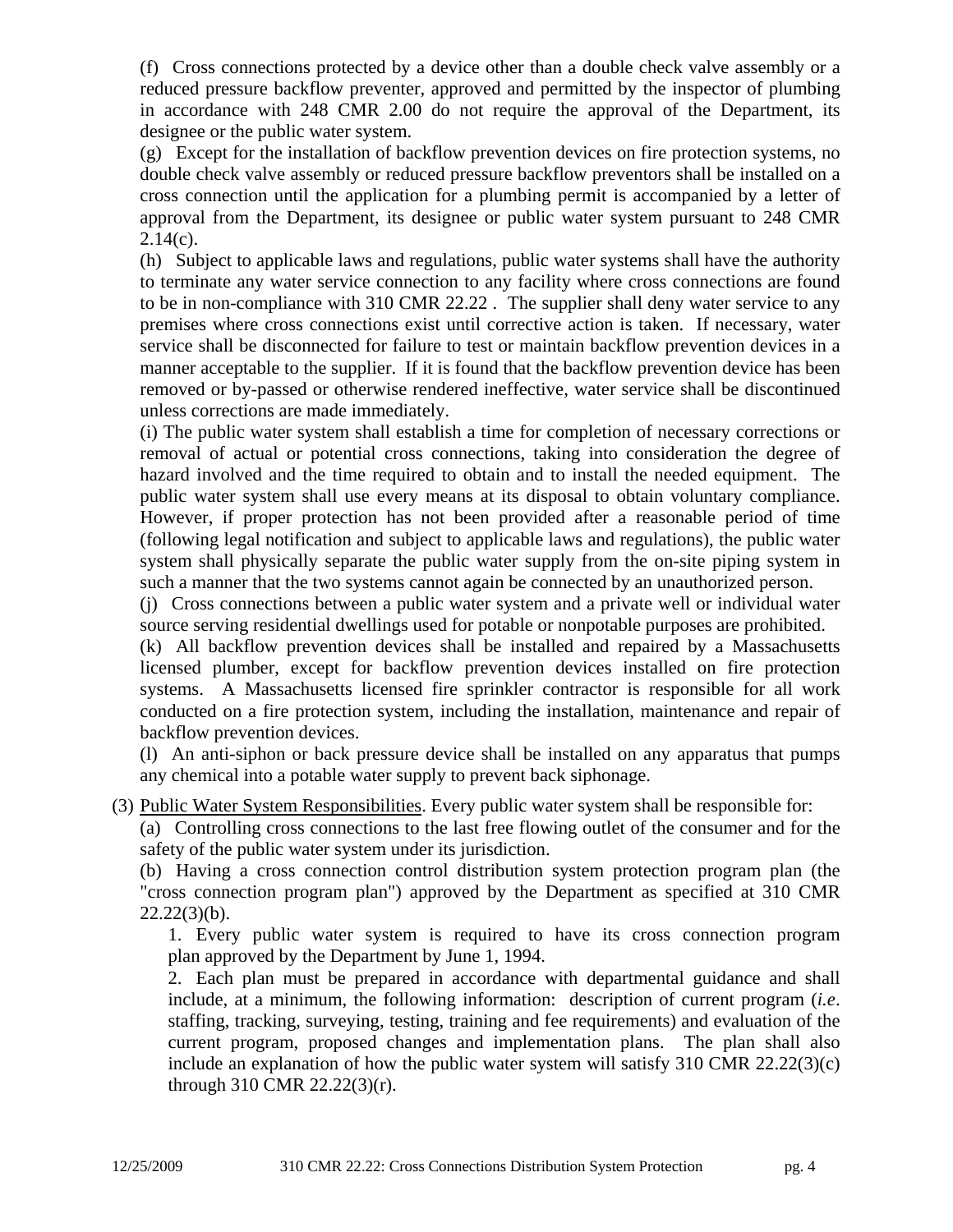3. The plan shall be fully implemented and operational by January 1, 1999. A public water system may use a contractor, subcontractor, or consultant to assist in the program implementation except as specified at  $310$  CMR  $22.22(3)(r)$ . However, every public water system shall continue to be responsible for compliance with 310 CMR 22.22 and subject to enforcement by the Department.

4. The public water system shall obtain the Department's written approval prior to modifying its approved cross connection plan.

(c) Inspecting and surveying of all industrial, commercial, and institutional premises served by the public water system to determine if cross connections exist and that all cross connections are properly protected by an appropriate device or eliminated.

(d) Maintaining on the public water system premises in a readily accessible form the following documentation:

- 1. a schedule of all facilities inspected and surveyed;
- 2. records of all device locations;
- 3. related correspondence, including notices of violation; and
- 4. list of devices and inspections of approved backflow prevention devices.

(e) Ensuring that all backflow prevention device inspections are conducted by a Massachusetts Certified Backflow Prevention Device Tester and surveys for cross connections are conducted by a person who is certified by the Department as a Massachusetts Certified Cross Connection Surveyor.

(f) Establishing and maintaining a cross connection control program for residential users which shall include an educational component.

(g) Not allowing any cross connection at any point within its system unless said cross connection is approved pursuant to 310 CMR 22.22 or 248 CMR 2.00.

(h) Ensuring that all double check valve assemblies and reduced pressure backflow preventer devices are inspected and tested in accordance with the public water system program plan as approved by the Department and as specified at 310 CMR 22.22(13). The public water system has the option of testing the devices itself, having the device tested by the device owner, or having the testing conducted by a contractor.

(i) Establishing a program for auditing for devices not tested by public water system staff.

(j) Submitting a report to the Department annually on a form or in a format specified by the Department that shall include the following minimum information:

1. a list of or information on all cross connections protected by an approved double check valve assembly or approved reduced pressure backflow preventer devices;

- 2. the numbers and types of facilities surveyed yearly; and
- 3. the number type and location of violations found.

(k) Assisting Department personnel in any cross connection related inspections and backflow device installations;

(l) Taking appropriate action to eliminate cross connections and hazardous conditions, strongly promote compliance, and take the appropriate enforcement action when necessary;

(m) Notifying the cross connection owner of any violations of 310 CMR 22.22 by sending a Notice of Violation to owner;

(n) Notifying all device owners of their responsibilities relative to cross connections control and 310 CMR 22.00.

(o) Annually notify consumers of water and local public officials of the requirements of the distribution system cross connection control program, including Mayors, Town Managers, city and town councilors or selectmen, water commissioners, fire chiefs, local boards of health, plumbing inspectors, building inspectors, local state representatives, unless waived in writing by the Department.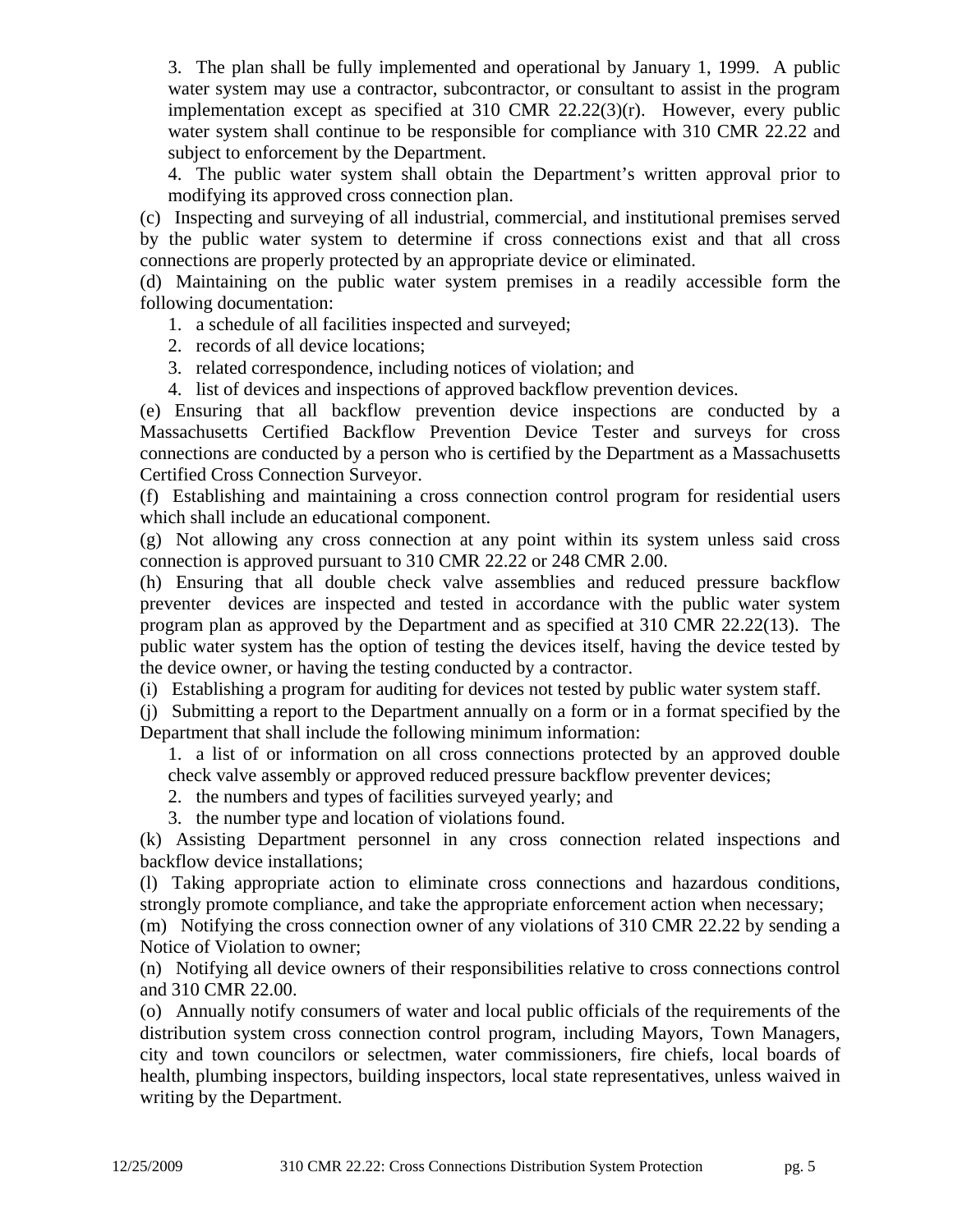(p) Generating all necessary correspondence relative to the administration and operations of the cross connection control program. The public water system will be responsible for all correspondence to device owners. All correspondence relating to the cross connection control program must be signed by the public water system.

(q) Reviewing and approving design data sheets and plans for proposed new installations of reduced pressure backflow preventers, and double check valve assemblies. All design data sheets and plans shall be reviewed by a Massachusetts Certified Cross Connection Surveyor, effective January 1, 1999 as specified at 310 CMR  $22.22(7)(a)4$ .. The public water system may not delegate, or subdelegate, contract, or subcontract this responsibility to any other entity, unless otherwise authorized in writing by the Department. The Department will require that all recommendations or findings made by the contracted certified surveyor, when reviewing and approving data sheets and plans, be submitted on the public water system letterhead and signed by an authorized person of the public water system.

(r) Ensuring, upon completion of installation that backflow prevention devices are installed according to the approved design data sheet and plans and tested for proper operation, effective January 1, 1999.

(4) Owners' Responsibilities. The owner of any cross connection protected by a double check valve assembly or reduced pressure backflow preventer shall:

(a) Notify the public water system of all cross connections protected by a double check valve assembly or reduced pressure backflow preventer and comply with all necessary approvals and permits from the public water system and/or the Department for the maintenance of cross connections, as specified at 310 CMR 22.22;

(b) Have suitable arrangements made so that inspections of backflow prevention devices and cross connection surveys can be made during regular business hours;

(c) Maintain a spare parts kit and any special tools required for the removal and reassembly of backflow prevention devices;

(d) Provide the necessary labor for inspection and testing by the Certified Backflow Prevention Device Testers or Certified Cross Connection Surveyor;

(e) Overhaul, repair, or replace within 14 days of the initial inspection date and retest pursuant to 310 CMR 22.22(13)(e), any device which fails a test or is found defective;

(f) Submit copies of the Inspection and Maintenance Report Form as required by the public water system.

(g) Maintain on the premises complete records on all devices for the life of said devices including as-built plans and design data sheets; maintain for seven years the Inspection and Maintenance Report Forms for tests conducted by the certified.

(h) Make certain that the cross connection protection device is tested as specified at 310 CMR 22.22(13) or as required by the public water system.

(5) Certified Backflow Prevention Device Tester's Responsibilities. Certified Backflow Prevention Device Testers have the following responsibilities relative to cross connections:

(a) Having a backflow preventer test kit that is maintained in proper working order and calibrated annually;

- (b) Recording the test results for each inspection conducted;
- (c) Submitting copies of inspection reports to the water supplier, and the owner within 30 days of the inspection; and
- (d) Maintaining records of all test results for a minimum of seven years.
- (6) Local Plumbing Inspector Responsibilities. Local Plumbing Inspectors, authorized by M.G.L. c. 142 to administer and to enforce 248 CMR 2.00 (the State Plumbing Code), have the following responsibilities relative to cross connections: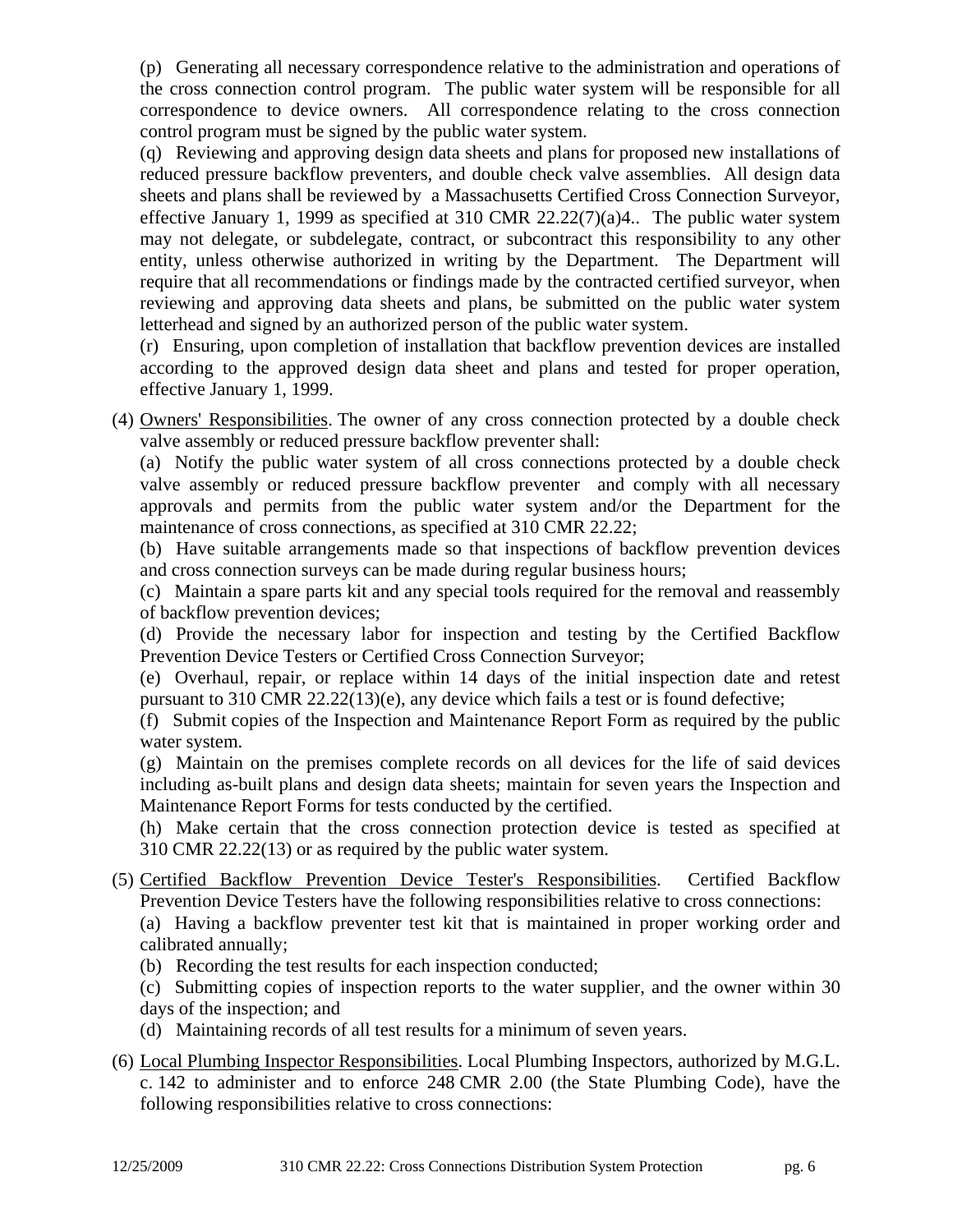(a) As required by 248 CMR 2.14(6), the Inspector of Plumbing will ensure that potable water supply systems are designed, installed and maintained in a manner as to prevent contamination from non-potable liquids, solids or gases which may be introduced to a potable water supply system through cross connections;

(b) After reviewing the plans and specifications for plumbing work under 248 CMR 2.04(5), and before issuing a permit, the Plumbing Inspector, as required by 248 CMR 2.14, shall require the installation of appropriate devices in accordance with 310 CMR 22.00; and

(c) No plumbing permit shall be issued for cross connection installations requiring Reduced Pressure Zone Backflow Preventors or Double Check Valve Assemblies until the application for such permit is accompanied by a letter of approval from the Department, its Designee or public water system.

## (7) Installation Approval and Permit Requirements.

(a) Installation Approval.

1. No person shall install or remove or contract with another person for the installation or removal of any reduced pressure backflow preventer or double check valve assembly required by 310 CMR 22.22 unless a design data sheet with plans showing the method of protection of the public water distribution system has been approved by the Department, its Designee or the public water system for the installation of such device.

2. All persons shall obtain approval from the local plumbing inspector or the head of the local fire department, to the extent required by the State Plumbing Code, 248 CMR 2.04(3), or M.G.L. c.148, §27A, for the initial installation or retrofit for any change in the installation of any air gap separation with tank and pump arrangement, reduced pressure backflow preventer, or double check valve assembly.

3. Prior to the installation of any pressure or atmospheric vacuum breaker, backflow preventer with intermediate atmospheric vent, or barometric loop, the plans and specifications for the plumbing work must receive a permit issued pursuant to 248 CMR 2.04(3) by the local Plumbing Inspector. For these devices, a plumbing permit issued under 248 CMR 2.04(3) shall constitute installation approval pursuant to 310 CMR 22.22.

4. All design data sheets and plans for the installation of backflow prevention devices shall be reviewed by a certified cross connection surveyor as of December 31, 1998.

5. Design data sheets and plans for the installation of a backflow prevention device on fire protection systems shall not be approved by the public water system until a building permit has been issued by the Building Official who has jurisdiction over such system in accordance with 780 CMR 1.00 and 9.00 and approval by the head of the local fire department.

(b) Permit Requirement.

1. Any person owning or maintaining a cross connection protected by a double check valve assembly or a reduced pressure backflow prevention device that was approved by the Department, its designee or public water system shall register such protected cross connection device(s)with the public water system in accordance with 310 CMR 22.22(2). The Department will issue, upon request, one annual permit to the public water system covering only those registered cross connection devices identified by the public water system in its annual statistical report to the Department. 2. The Department reserves the right to revoke or suspend any conditional approval and/or permit for cause.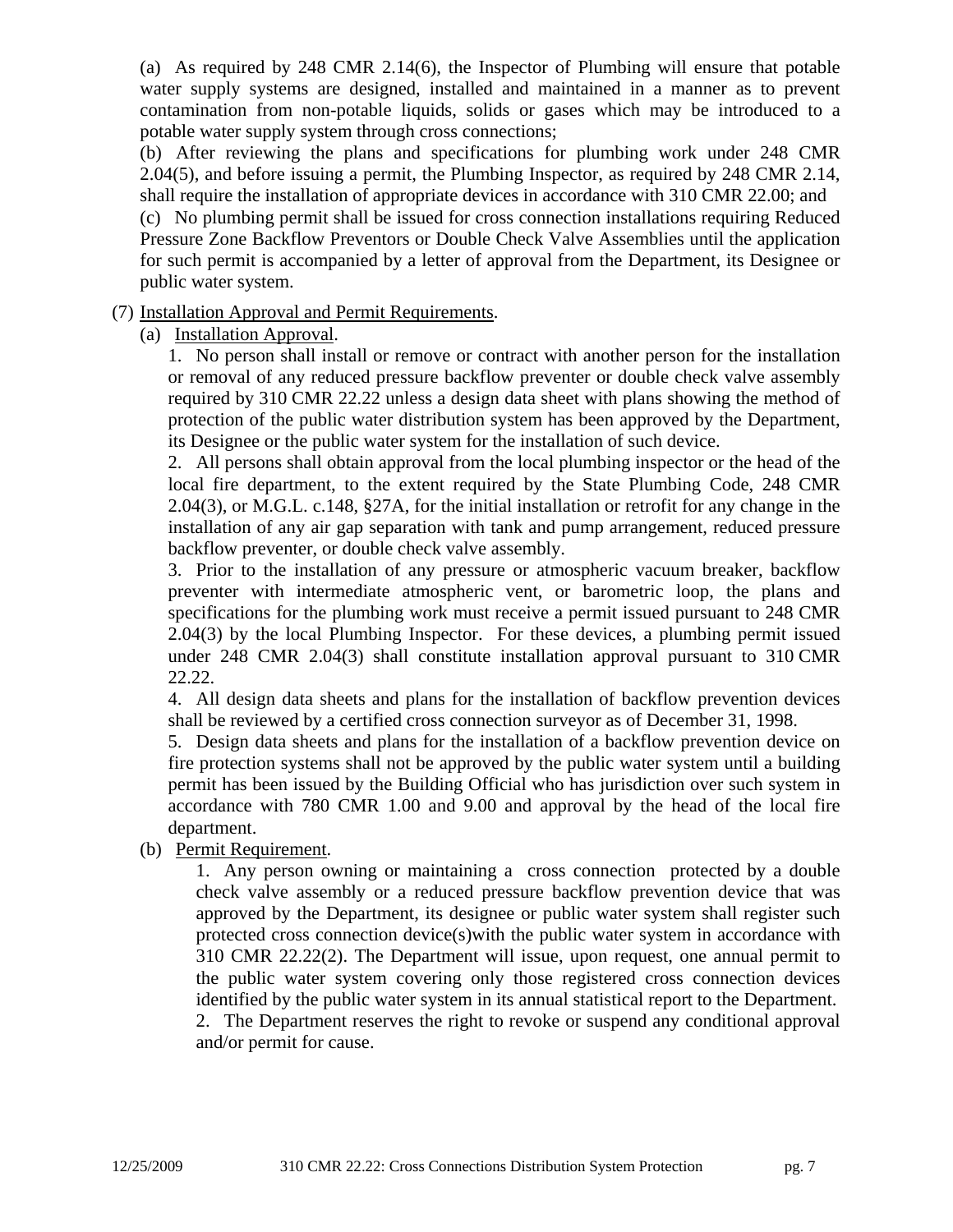(c) The Department may revoke any approval or permit for any installation or change in installation of any backflow prevention device which is found to be in noncompliance with 310 CMR 22.22.

(8) Location of Devices.

(a) The location of each approved backflow prevention device, with respect to the plumbing on the premises and the service connection to the premises, shall be based upon the degree of existing or potentially existing health hazard, and shall conform to the following specific requirements:

1. Approved backflow prevention devices shall be located so that protection of all cross connections is achieved with a minimum number of devices;

2. Approved backflow prevention devices shall be located so as to provide in-plant protection;

3. The following types of facilities have been determined to present high health hazard conditions and in-plant protection shall be supplemented by installation of a reduced pressure backflow preventer or an air gap separation at the meter or property line unless an approved device is installed on a dedicated or process line, or if protection of the in-plant cross connection(s) is achieved to the satisfaction of the Department, its Designee or the public water system at:

- a. Nuclear reactors or other facilities where radioactive materials are used;
- b. Sewage treatment plants and sewage pumping stations;
- c. Piers, docks, marinas, shipyards;
- d. Chemical plants;
- e. Metal plating industries;
- f. Hospitals, mortuaries, medical clinics, dental offices and clinics;

g. Laboratories, except when the Department or its Designee has made a specific determination that no health hazard exists on the premises;

h. Other types of facilities as determined in writing by the Department or its Designee.

(b) If, upon request by the owner of the premises or upon its own initiative, the Department or its Designee or the public water system determines that it is unreasonable to locate all cross connections within the premises, or the Department or its Designee determines that protection of all cross connections is unreasonable for economic reasons, then (1) the public water supply distribution system shall be protected by installation of a reduced pressure backflow preventer or an air gap separation at the meter or property line, and (2) the owner of the premises shall provide a safe, alternative supply of potable water, well marked and labeled, to all domestic water fixtures on the premises.

(9) Types of Backflow Prevention Devices Required.

(a) Subject to the provisions of 310 CMR 22.22(10), Table 310 CMR 22-1 shall serve as the guide for the type of protection required.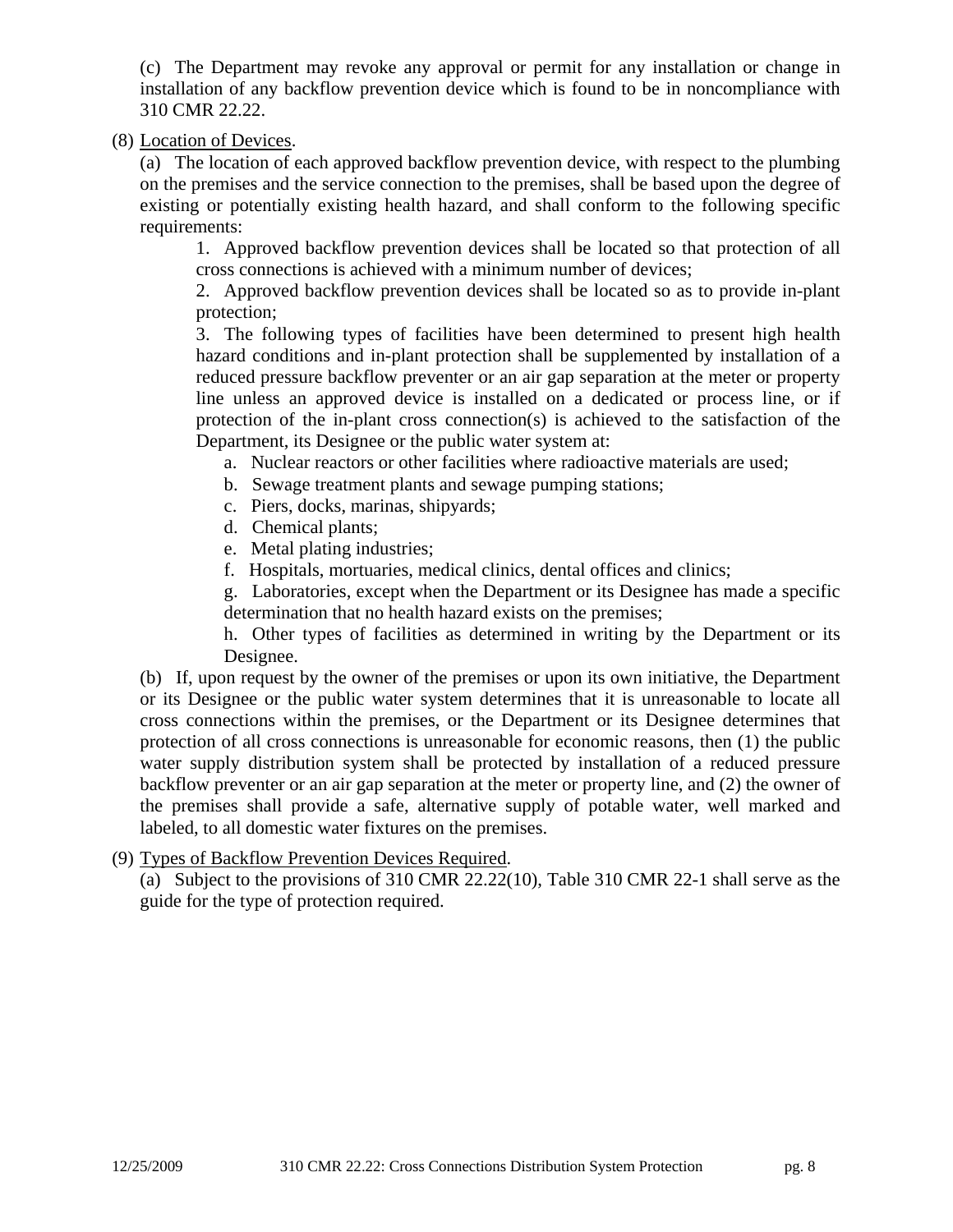| <b>TABLE 22-1</b>                                                                                                                                                                                                                                                                                                                                                                                                                                                                                                                                                                      |              |                                                |       |                                                                                                                                               |          |                                   |                                                                                                                                                                                                                                                                                                                                                                                                                                                                                                                                                                                |  |  |  |  |
|----------------------------------------------------------------------------------------------------------------------------------------------------------------------------------------------------------------------------------------------------------------------------------------------------------------------------------------------------------------------------------------------------------------------------------------------------------------------------------------------------------------------------------------------------------------------------------------|--------------|------------------------------------------------|-------|-----------------------------------------------------------------------------------------------------------------------------------------------|----------|-----------------------------------|--------------------------------------------------------------------------------------------------------------------------------------------------------------------------------------------------------------------------------------------------------------------------------------------------------------------------------------------------------------------------------------------------------------------------------------------------------------------------------------------------------------------------------------------------------------------------------|--|--|--|--|
| $\rm{AG}$<br>- Air Gap<br><b>RPBP</b><br>- Reduced Pressure Backflow Preventer<br><b>DCVA</b><br>- Double Check Valve Assembly                                                                                                                                                                                                                                                                                                                                                                                                                                                         |              |                                                |       | - Atmospheric Vacuum Breaker<br>AVB<br>Pressure Vacuum Breaker<br><b>PVB</b><br>BPIAV - Backflow Preventer with Intermediate Atmospheric Vent |          |                                   |                                                                                                                                                                                                                                                                                                                                                                                                                                                                                                                                                                                |  |  |  |  |
|                                                                                                                                                                                                                                                                                                                                                                                                                                                                                                                                                                                        |              | <b>Acceptable Types of Backflow Preventers</b> |       |                                                                                                                                               |          |                                   |                                                                                                                                                                                                                                                                                                                                                                                                                                                                                                                                                                                |  |  |  |  |
| Types of Hazard on Premises                                                                                                                                                                                                                                                                                                                                                                                                                                                                                                                                                            |              |                                                |       |                                                                                                                                               |          | <b>AG RPBP DCVA AVB PVB BPIAV</b> | Comments*                                                                                                                                                                                                                                                                                                                                                                                                                                                                                                                                                                      |  |  |  |  |
| 1. Sewage Treatment Plant                                                                                                                                                                                                                                                                                                                                                                                                                                                                                                                                                              | X            | X                                              |       |                                                                                                                                               |          |                                   |                                                                                                                                                                                                                                                                                                                                                                                                                                                                                                                                                                                |  |  |  |  |
| 2. Sewage Pumping Station                                                                                                                                                                                                                                                                                                                                                                                                                                                                                                                                                              | $\mathbf X$  | $\mathbf X$                                    |       |                                                                                                                                               |          |                                   |                                                                                                                                                                                                                                                                                                                                                                                                                                                                                                                                                                                |  |  |  |  |
| 3. Food Processing                                                                                                                                                                                                                                                                                                                                                                                                                                                                                                                                                                     | X            | X                                              | $X^*$ |                                                                                                                                               |          |                                   | *If no health hazard exists                                                                                                                                                                                                                                                                                                                                                                                                                                                                                                                                                    |  |  |  |  |
| 4. Laboratories                                                                                                                                                                                                                                                                                                                                                                                                                                                                                                                                                                        | X            | X                                              | $X^*$ |                                                                                                                                               |          |                                   | *If no health hazard exists                                                                                                                                                                                                                                                                                                                                                                                                                                                                                                                                                    |  |  |  |  |
| 5. Fixtures with hose threads on inlets                                                                                                                                                                                                                                                                                                                                                                                                                                                                                                                                                | $\mathbf X$  | X                                              | X     | X                                                                                                                                             |          |                                   | In addition to an air gap separation, all fixtures<br>that have a threaded hose type connection shall<br>at a minimum, be equipped with a AVB in<br>accordance with 248 CMR 2.14                                                                                                                                                                                                                                                                                                                                                                                               |  |  |  |  |
| 6. Hospitals, Mortuaries, Clinics                                                                                                                                                                                                                                                                                                                                                                                                                                                                                                                                                      | $\mathbf X$  | X                                              |       |                                                                                                                                               |          |                                   |                                                                                                                                                                                                                                                                                                                                                                                                                                                                                                                                                                                |  |  |  |  |
| 7. Plating Facilities                                                                                                                                                                                                                                                                                                                                                                                                                                                                                                                                                                  | $\mathbf X$  | $\mathbf X$                                    |       |                                                                                                                                               |          |                                   |                                                                                                                                                                                                                                                                                                                                                                                                                                                                                                                                                                                |  |  |  |  |
| 8. Irrigation Systems                                                                                                                                                                                                                                                                                                                                                                                                                                                                                                                                                                  | X            | X                                              |       | $X^*$                                                                                                                                         | $X^{**}$ |                                   | Each case should be evaluated individually.<br>*An AVB can be used if no back pressure is<br>possible and no health hazard exists<br>**Pressure Vacuum Breakers can be installed<br>if back pressure is not possible                                                                                                                                                                                                                                                                                                                                                           |  |  |  |  |
| 9. Systems or Equipment Using Radioactive Material                                                                                                                                                                                                                                                                                                                                                                                                                                                                                                                                     | X            | X                                              |       |                                                                                                                                               |          |                                   |                                                                                                                                                                                                                                                                                                                                                                                                                                                                                                                                                                                |  |  |  |  |
| 10. Submerged Inlets                                                                                                                                                                                                                                                                                                                                                                                                                                                                                                                                                                   | $\mathbf X$  | X                                              |       | $X^*$                                                                                                                                         |          |                                   | *If no health hazard exists and no back<br>pressure is possible                                                                                                                                                                                                                                                                                                                                                                                                                                                                                                                |  |  |  |  |
| 11. Dockside Facilities                                                                                                                                                                                                                                                                                                                                                                                                                                                                                                                                                                | $\mathbf X$  | X                                              |       |                                                                                                                                               |          |                                   |                                                                                                                                                                                                                                                                                                                                                                                                                                                                                                                                                                                |  |  |  |  |
| 12. Valved outlets or fixtures with hose attachments                                                                                                                                                                                                                                                                                                                                                                                                                                                                                                                                   | $\mathbf{X}$ | X                                              |       | X*                                                                                                                                            |          |                                   | Each case should be evaluated individually<br>*If no health hazard exists and no back<br>pressure is possible                                                                                                                                                                                                                                                                                                                                                                                                                                                                  |  |  |  |  |
| 13. Commercial Laundries and Dry Cleaners                                                                                                                                                                                                                                                                                                                                                                                                                                                                                                                                              | X            | X                                              |       |                                                                                                                                               |          |                                   |                                                                                                                                                                                                                                                                                                                                                                                                                                                                                                                                                                                |  |  |  |  |
| 14. Commercial Dishwashing Machines                                                                                                                                                                                                                                                                                                                                                                                                                                                                                                                                                    | X            | $\boldsymbol{\mathrm{X}}$                      |       | $X^*$                                                                                                                                         |          |                                   | *If no health hazard exists                                                                                                                                                                                                                                                                                                                                                                                                                                                                                                                                                    |  |  |  |  |
| 15. High and Low Pressure Boilers                                                                                                                                                                                                                                                                                                                                                                                                                                                                                                                                                      | X            | $X^*$                                          |       |                                                                                                                                               |          |                                   | *If chemicals are added                                                                                                                                                                                                                                                                                                                                                                                                                                                                                                                                                        |  |  |  |  |
| 16. Low Pressure Heating Boilers                                                                                                                                                                                                                                                                                                                                                                                                                                                                                                                                                       |              |                                                |       |                                                                                                                                               |          | X                                 | Residential and small commercial, having no<br>chemicals added                                                                                                                                                                                                                                                                                                                                                                                                                                                                                                                 |  |  |  |  |
| 17. Photo Processing Equipment                                                                                                                                                                                                                                                                                                                                                                                                                                                                                                                                                         | $\mathbf X$  | X                                              |       |                                                                                                                                               |          |                                   |                                                                                                                                                                                                                                                                                                                                                                                                                                                                                                                                                                                |  |  |  |  |
| 18. Reservoirs -Cooling Tower Recirculating Systems                                                                                                                                                                                                                                                                                                                                                                                                                                                                                                                                    | $\mathbf X$  | X                                              |       |                                                                                                                                               |          |                                   |                                                                                                                                                                                                                                                                                                                                                                                                                                                                                                                                                                                |  |  |  |  |
| 19. Fire Protection Systems: For cross connection control, fire<br>protection systems may be classified on the basis of water<br>source and arrangement of supplies as follows:<br>(a) Class 1: Direct connection from public water system<br>mains only; no pumps, tanks, or reservoirs; no physical<br>connection from other water supplies; no antifreeze or other<br>additives of any kind; all sprinkler drains discharge to<br>atmosphere, dry wells, or other safe outlets. These systems<br>may or may not have fire department connections. Refer to<br>310 CMR 22.22(9)(d)1. | $\mathbf X$  | X                                              | X     |                                                                                                                                               |          |                                   | A backflow prevention assembly does not<br>have to be installed on existing fire protection<br>systems installed prior to March 21, 1997,<br>provided that the fire protection system is<br>registered with the public water system,<br>equipped with a UL listed alarm check valve<br>that is properly maintained in accordance with<br>NFPA 25 and has not undergone substantial<br>modification defined within 310 CMR<br>22.22(9)(d)3.Alarm check maintenance<br>records must be available for inspection by the<br>Department, its designee or the public water<br>system |  |  |  |  |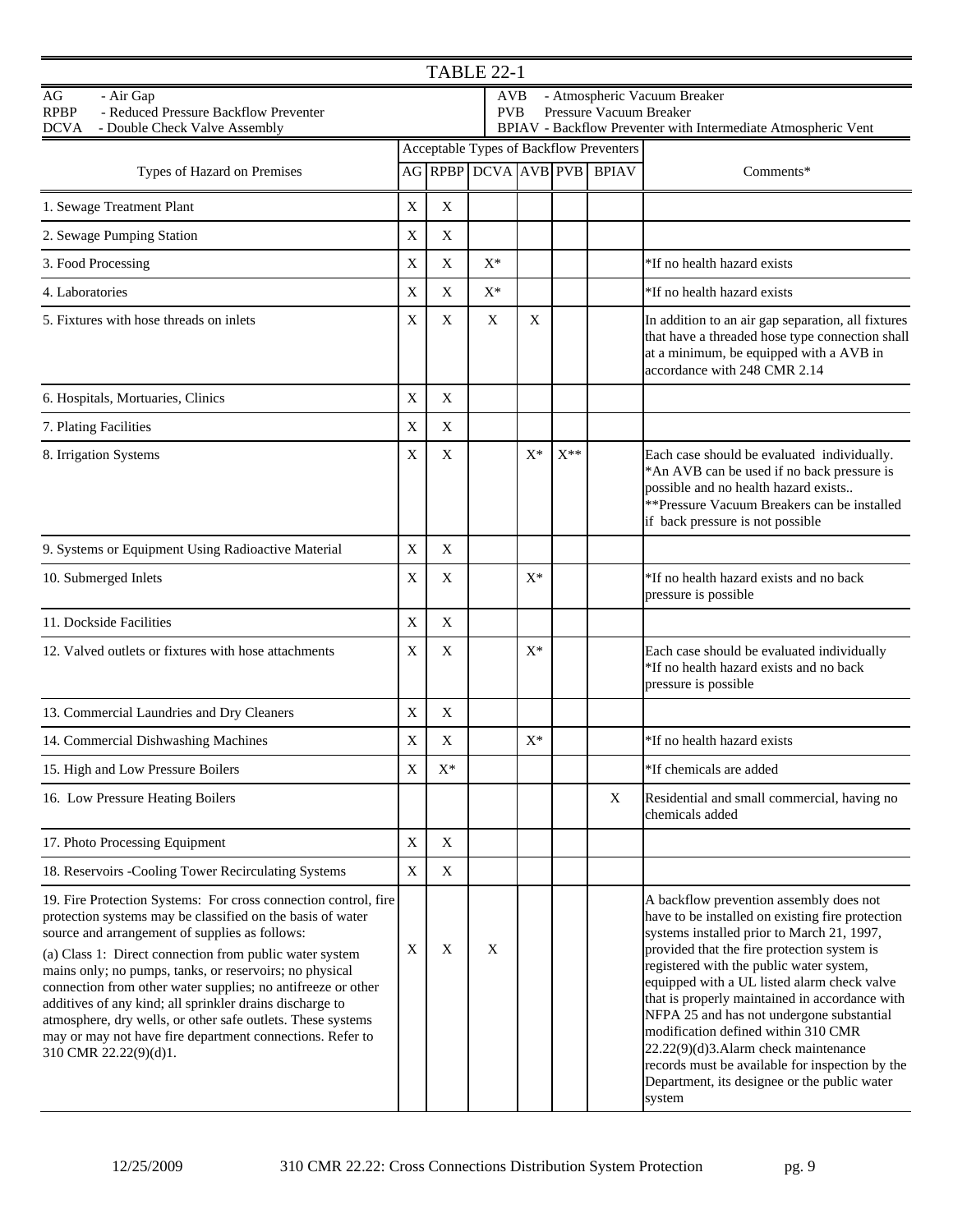| b. Class 2: Same as Class 1 except that booster pumps may be<br>installed in the connections from the street mains .These<br>systems may or may not have fire department connections.<br>Refer to 310 CMR 22.22(9)(a).                                                                                                    | $\boldsymbol{\mathrm{X}}$ | X              | $\mathbf X$ |   |       | A backflow prevention assembly does not<br>have to be installed on existing fire protection<br>system installed prior to March 21, 1997,<br>provided that the fire protection system is<br>registered with the public water system and<br>equipped with a UL listed alarm check valve<br>that is properly maintained in accordance with<br>NFPA 25. Alarm check maintenance records<br>must be available for inspection by the<br>Department, its designee or the public water<br>system                                                                                                                             |
|---------------------------------------------------------------------------------------------------------------------------------------------------------------------------------------------------------------------------------------------------------------------------------------------------------------------------|---------------------------|----------------|-------------|---|-------|----------------------------------------------------------------------------------------------------------------------------------------------------------------------------------------------------------------------------------------------------------------------------------------------------------------------------------------------------------------------------------------------------------------------------------------------------------------------------------------------------------------------------------------------------------------------------------------------------------------------|
| c. Class 3: Direct connection from public water system mains,<br>plus one or more of the following: elevated storage tanks; fire<br>pumps taking suction from aboveground covered reservoirs, or<br>tanks; and pressure tanks.                                                                                            | X                         | $\mathbf{X}^*$ | $X^*$       |   |       | *RPBP or DCVA contingent on evaluation of<br>auxiliary supply and on-site system in<br>accordance with 310 CMR 22.22(9)(d)1.                                                                                                                                                                                                                                                                                                                                                                                                                                                                                         |
| d. Class 4: Directly supplied from public water system mains,<br>similar to Class 1 and Class 2 with an auxiliary water supply<br>dedicated to fire department use and available to the premises,<br>such as an nonpotable water source located within 1700 feet of the<br>fire department connection, (FDC).             | $\mathbf X$               | $X^*$          |             |   |       | *RPBP on evaluation of auxiliary supply and on-<br>site system in accordance with 310 CMR<br>22.22(9)(d)1.                                                                                                                                                                                                                                                                                                                                                                                                                                                                                                           |
| e. Class 5: Directly supplied from public water system mains, and<br>interconnected with auxiliary supplies, such as pumps taking<br>suction from reservoirs exposed to contamination, or rivers and<br>ponds; driven wells; mills or other industrial water systems; or<br>where antifreeze or other additives are used. | $X^*$                     | $X^*$          |             |   |       | *RPBP or air gap contingent on evaluation of<br>auxiliary supply and on-site system. Refer to 310<br>CMR 22.22(9)(d)1.                                                                                                                                                                                                                                                                                                                                                                                                                                                                                               |
| f. Class 6: Combined industrial and fire protection systems<br>supplied from the public water mains only, with or without gravity<br>storage or pump suction tanks.                                                                                                                                                       | X                         | $X^*$          |             | X | X     | *RPBP contingent on evaluation of on-site water<br>system Refer to 310 CMR22.22 (9)(d)1.                                                                                                                                                                                                                                                                                                                                                                                                                                                                                                                             |
| g. Residential fire protection systems for one and two family<br>detached dwellings and manufactured homes only. Fire protection<br>systems in three family dwellings meeting NFPA 13D<br>requirements as provided in 780 CMR, Chapter 9, are included in<br>this section.                                                | X                         | X              | X           |   |       | Non testable devices and flow through systems<br>should be used whenever possible. Systems are<br>typically designed and installed in accordance<br>with NFPA 13D: "Installation of Sprinkler<br>systems in One and Two Family Dwellings and<br>manufactured homes." These systems are<br>authorized to use food grade antifreeze with no<br>additional requirements when potable piping<br>(PB, CPVC, and copper tube) is employed. If<br>non-grade antifreeze is utilized, the system may<br>be classified as a class 5. If a fire department<br>connection is used, the requirements for a class 1<br>or 2 apply. |
| h. Residential fire protection systems for other than those<br>described in Table 22-1-19.g.                                                                                                                                                                                                                              | $\mathbf X$               | $\mathbf X$    | X           |   |       | Fire protection system in this category shall<br>comply with the requirements set forth in class 1<br>through 4 as appropriate.                                                                                                                                                                                                                                                                                                                                                                                                                                                                                      |
| 20. Solar Energy Systems                                                                                                                                                                                                                                                                                                  | $\mathbf X$               | X              |             |   | $X^*$ | Residential and small commercial having no<br>chemicals or only USP Glycenne added to water                                                                                                                                                                                                                                                                                                                                                                                                                                                                                                                          |
| 21. Single Jacketed Heat Exchangers                                                                                                                                                                                                                                                                                       | X                         | X              |             |   |       | Each case should be evaluated individually                                                                                                                                                                                                                                                                                                                                                                                                                                                                                                                                                                           |

(b) Subject to the authority of the Department, its Designee, or public water system to issue the final determination of what type of device is required and the location of the device for each cross connection in individual cases, depending upon the degree of health hazard and type of backflow involved, the acceptable devices for backflow prevention include air gap separation, reduced pressure backflow preventers, double check valves assemblies, atmospheric or pressure vacuum breakers, backflow preventers with intermediate atmospheric vents, and barometric loops.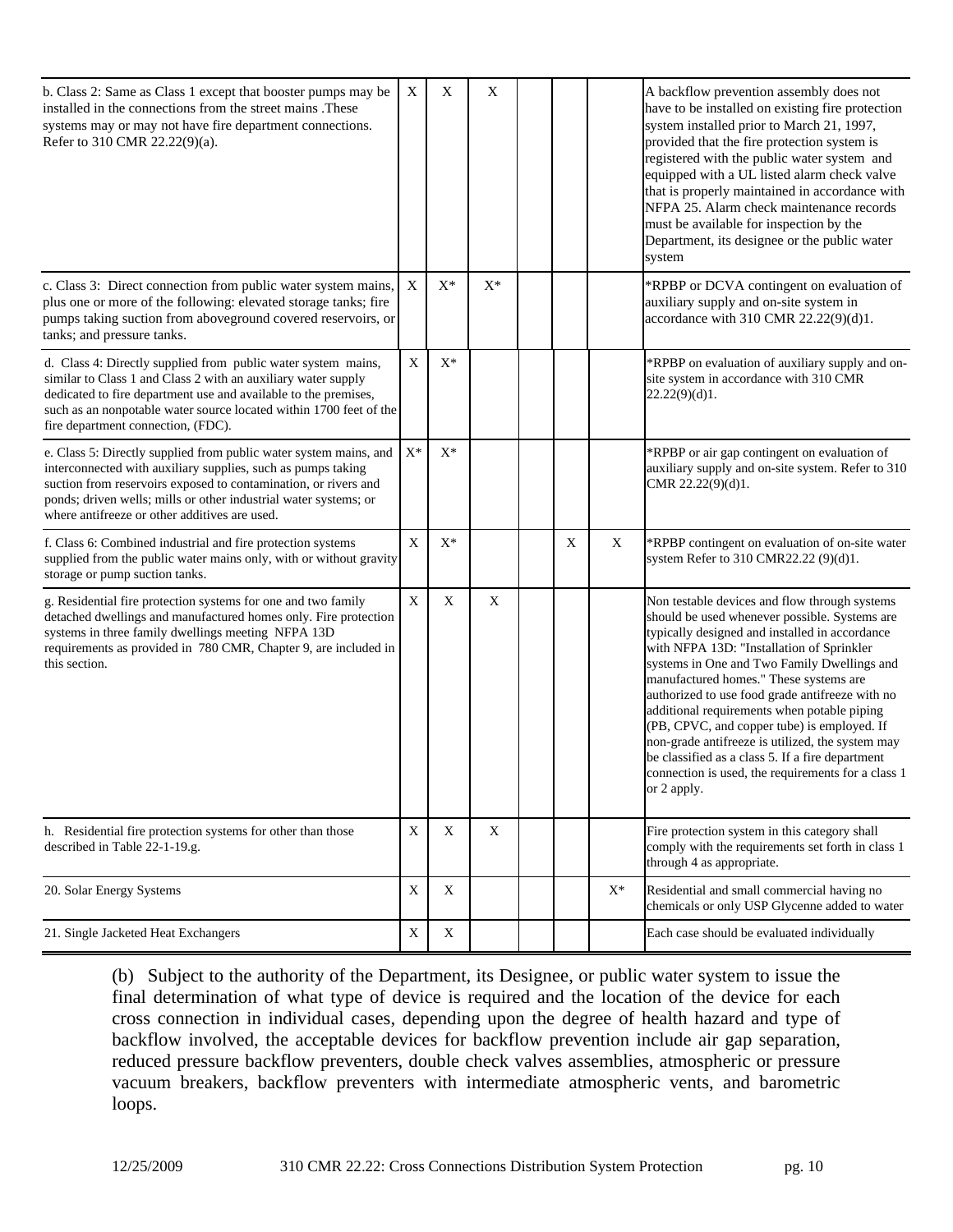(c) There shall be no by-pass around any approved backflow prevention device unless the same type of approved backflow prevention device is installed on the by-pass.

### (d) Fire Protection Systems

1. Any new, existing or substantially modified fire protection system, including residential fire protection systems, shall be evaluated by the Department, its Designee or public water system to determine if a cross connection exists. If it is determined that a cross connection does exist, 310 CMR 22.22(9)(a) Table 22-1 shall serve as a guide in determining the type of protection device required. In evaluating the type of protection device required, the degree of hazard associated with the fire protection system, and the potability of the water pumped into the fire department connection, shall be considered, and the head of the local fire department shall be consulted.

2. All existing cross connections between public water systems and fire protection systems, as described in Table 22-1, 310 CMR 22.22(9)(a)19.a. and b., and installed prior to March 21, 1997, shall be equipped with a UL listed alarm check valve with the standard alarm pressure switch trim package. The device shall comply with the applicable requirements stated in 310CMR 22.22(9)(d)6.: Fire protection systems installed on or after March 21, 1997, shall be equipped with a protection device specified in 310 CMR 22.22(9)(d)1. When backflow prevention devices are to be retroactively installed on exiting fire protection system, a thorough hydraulic analysis, including revised hydraulic calculations, new fire flow data, and all necessary system modification to accommodate the additional friction loss, shall be completed as part of the installation in accordance with NFPA-13. The installation of a backflow prevention device only does not constitute a substantial modification of an existing fire protection system.

3. The owner of a cross connection subject to 310 CMR 22.22(9)(d)2 shall register the connection(s) with the public water system, a copy of which shall be retained by the public water system as specified at 310 CMR 22.22.

4. Any owner of existing cross connection(s) who decides to install a protection device specified at 310 CMR 22.22(9)(a), Table 22-1, when the Department has not determined that such a protection device is necessary, shall obtain the prior written approval of the Department or its Designee of the design data sheets for the proposed protection device as specified at 310 CMR 22.22(9)(d)6.

5. Notwithstanding the provisions of 310 CMR 22.22(9)(d)3. and 4., by providing written notification to the owner of a cross connection between a public water system and a fire protection system, the Department or its Designee may, whenever the Department or its designee determines that the cross connection constitutes a threat to the public health, at any time require the installation of a protection device, modify or revoke the approval of a cross connection, or require water quality monitoring.

6. In addition to the requirements set forth in 310 CMR 22.22, the installation and testing of a backflow protection device on a fire protection system may be subject to the requirements of the following:

a. 780 CMR, Massachusetts State Building Code-Fire Protection Systems, Design, Installation, Testing and Maintenance Requirements.

b. 527 CMR, Massachusetts Fire Prevention Regulations, Installation Permits.

c. 250 CMR, board of Registration of Professional Engineers and Land Surveyors, Practice of Engineering and Preparation of Plans and Specifications.

d. 528 CMR, Bureau of Pipe fitters, Refrigeration, and Sprinkler Fitters, Qualification and Licensing of Installers.

e. M.G.L. c. 148, § 27A, Shutting Off of Existing Fire Protection systems and Permitting

f. 248 CMR, State Plumbing and Fuel Gas Code, Permits and Installation.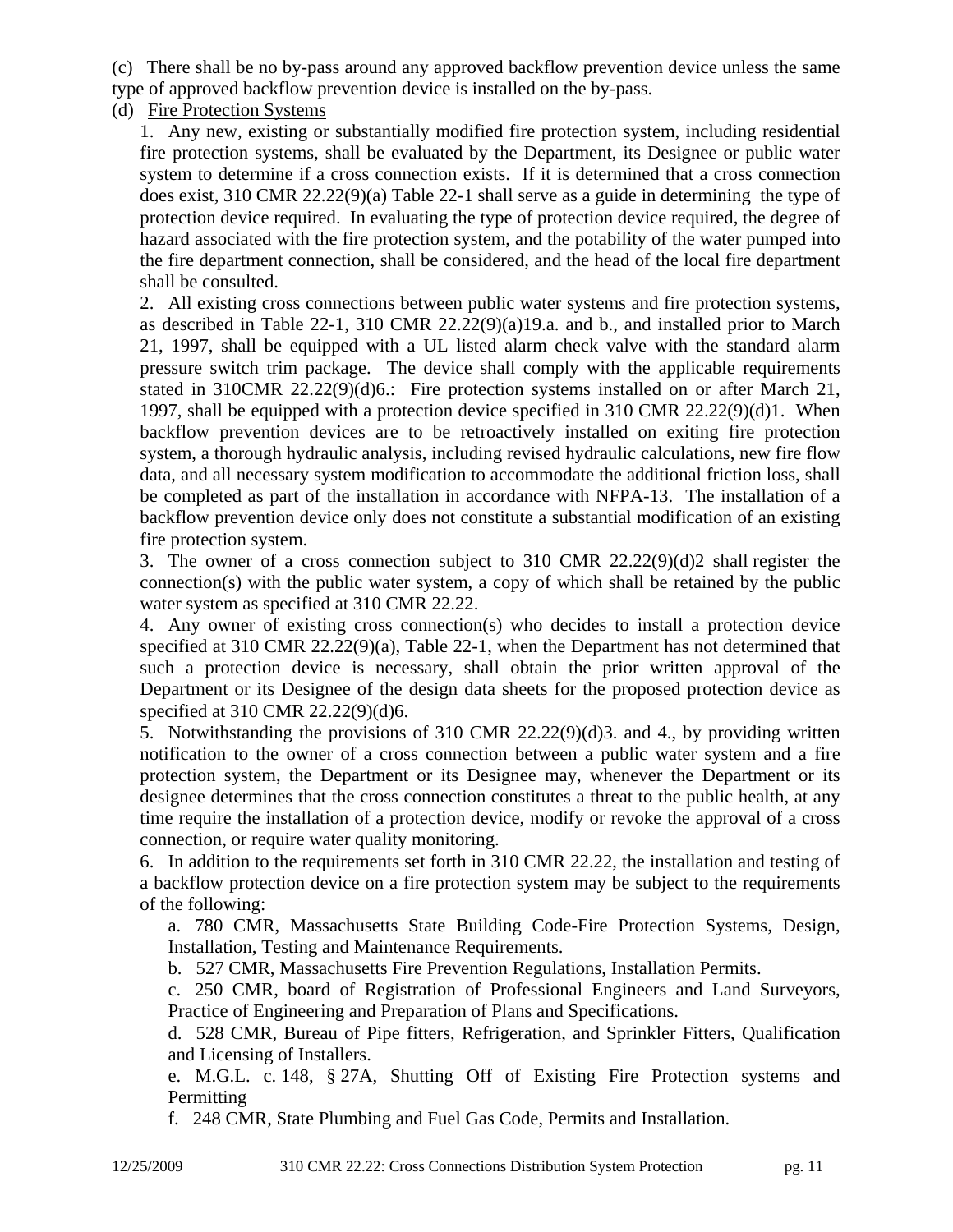(10) Approval of Devices for Use in Massachusetts.

(a) Types and models of atmospheric breakers, pressure vacuum breakers/anti-siphon vacuum breakers, backflow preventers with intermediate atmospheric vent, dual check valve preventers, and hose connection vacuum breakers may be used in Massachusetts for certain low hazard applications referred to in the State Plumbing Code shall be those meeting the requirements of, and approved by, the Board of State Examiners of Plumbers and Gas Fitters.

(b) All reduced pressure backflow preventers, double check valve assemblies, and double check detector assemblies used in Massachusetts for the protection of a cross connection in accordance with 310 CMR 22.00 shall meet the standards established by at least one of the following organizations: American Society of Sanitary Engineering (ASSE), American Water Works Association or University of Southern California (U.S.C.) Specifications;

(c) Devices and valves installed on fire protection systems including dual check backflow preventer for residential fire sprinkler systems shall be listed by Underwriters Laboratory (UL) or approved by Factory Mutual Research in accordance with Appendix I of 780 CMR (the State Building Code), unless otherwise approved by the head of the local fire department.

(d) The Department reserves the right to prohibit the use of any cross connection protection devices in Massachusetts if the Department determines that such device is found, after subsequent review, to be defective or to have performed inadequately in the field.

(11) Installation Requirements.

(a) Reduced Pressure Backflow Preventers: Reduced pressure backflow preventers may be used to protect against backflow caused by back pressure or back siphonage and to protect a public water supply system from substances which are hazardous to health only when they are installed in the following manner:

1. For devices installed as in-plant protection, the reduced pressure backflow preventer shall be installed on the owner's side of the water meter on the potable water supply line.

2. Before installing a reduced pressure backflow preventer, all pipelines shall be thoroughly flushed to remove foreign material.

3. Drinking and domestic water lines, lines for safety showers, and lines for eye wash units must be taken off the upstream side of reduced pressure backflow preventers for devices installed as in-plant protection.

4. The reduced pressure backflow preventer shall be located so as to permit easy access and provide adequate and convenient space for maintenance, inspection, and testing.

5. The owner of the device shall be able to shut down water lines after reasonable notice during normal business hours to permit necessary testing and maintenance of the device, provided that if it is not possible to meet this requirement a by-pass line equipped with an approved type reduced pressure backflow preventer shall be installed.

6. The reduced pressure backflow preventer and shut-off valves must be installed in a horizontal alignment between three and four feet from the floor to the bottom of the device and a minimum of 12 inches from any wall. Vertical installation of devices shall be determined by the public water system.

7. Tightly closing valves must be installed at each end of the device and be immediately accessible unless otherwise approved by the Department or its Designee or public water system.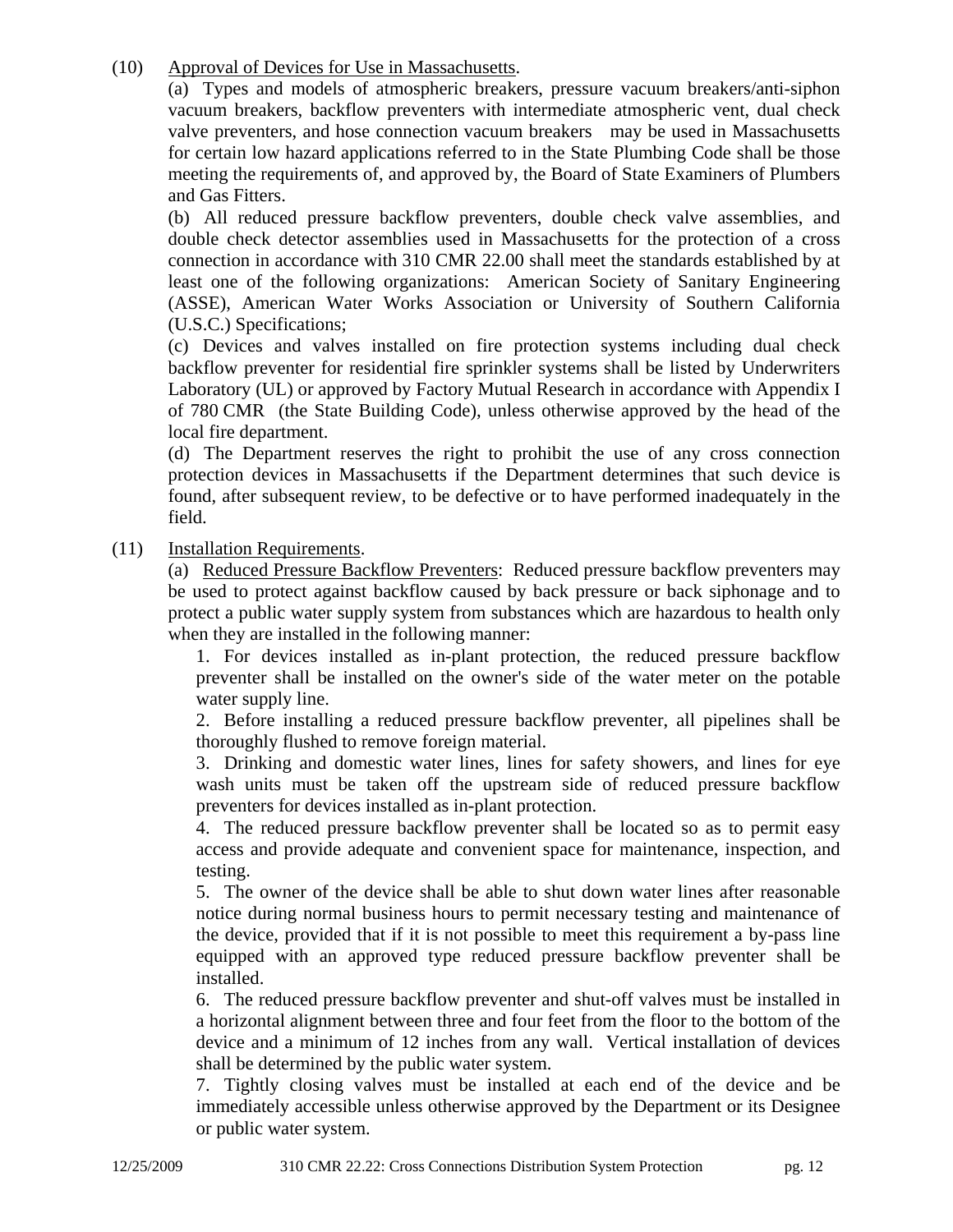8. The device must be protected from freezing, flooding, and mechanical damage.

9. If the device is to be installed on a hot water line, a device approved for use at the elevated temperature must be used.

10. If a drain is to be provided for the relief valve port, there must be an approved air gap separation between the port and drain line. To be approved, the air gap must be at least twice the internal diameter of the discharge line.

11. Pit installation shall be approved only as provided in 310 CMR 22.22(11)(f).

12. All water lines shall be color coded according to the state plumbing code, except that water filtration plants, pumping stations, sewage treatment plants and sewage pumping stations shall label all water lines in lieu of color coding.

(b) Double Check Valve Assemblies: Double check valve assemblies may be used to protect against backflow caused by back pressure or back siphonage and to protect a public water supply system from substances which may be objectionable, but not hazardous to health, only if they are installed in the following manner:

1. Drinking and domestic water lines, lines for safety showers, and lines for eye wash units must be taken off the upstream side of the double check valve assembly for devices installed as in-plant protection.

2. The double check valve assembly shall be installed with adequate space to facilitate maintenance, inspection, and testing.

3. The double check valve must be installed horizontally and the top of the double check valve assembly must be between 12 inches and 48 inches from the floor and a minimum of 12 inches from any wall. Vertical installation of devices shall be determined by the public water system.

4. If a water meter is not provided on the upstream side of an approved swing-type double check valve assembly, a three to five foot spacer must be installed between the check valves.

5. Tightly closing valves must be installed at each end of the device and be immediately accessible unless otherwise approved by the Department or its Designee.

6. Double check valve assemblies must be readily accessible for testing and service and provided with suitable connections and appurtenances for testing.

7. The device must be protected against flooding, freezing and mechanical damage.

8. Pit installation will be approved only as provided in 310 CMR 22.22(11)(f).

(c) Vacuum Breakers: Vacuum breakers shall not be used to protect against backflow due to back pressure and shall not be installed as protection for high hazard conditions as determined by the Department, its Designee or public water system. Vacuum breakers may be used for low health hazards only if they are installed in the following manner:

1. Vacuum breakers must be installed at least six inches above the flood level rim of the fixture they serve.

2. Atmospheric vacuum breakers must be installed downstream of the last shut off servicing the fixture or equipment.

3. Vacuum breakers must not be installed in locations where the device is subject to corrosive fumes, dust or grit.

4. Vacuum breakers must be protected against flooding, freezing and mechanical damage.

5. Atmospheric vacuum breakers shall not be used under conditions of static line pressure. Pressure vacuum breakers may be used under conditions of static line pressure.

6. Vacuum breakers shall be installed on all fixtures that have a threaded hose type connection as required in 248 CMR 2.14, in addition to an air gap separation.

(d) Barometric Loops: Barometric Loops may be used only to protect against back siphonage, shall be approved for use only when no health hazard exists and when back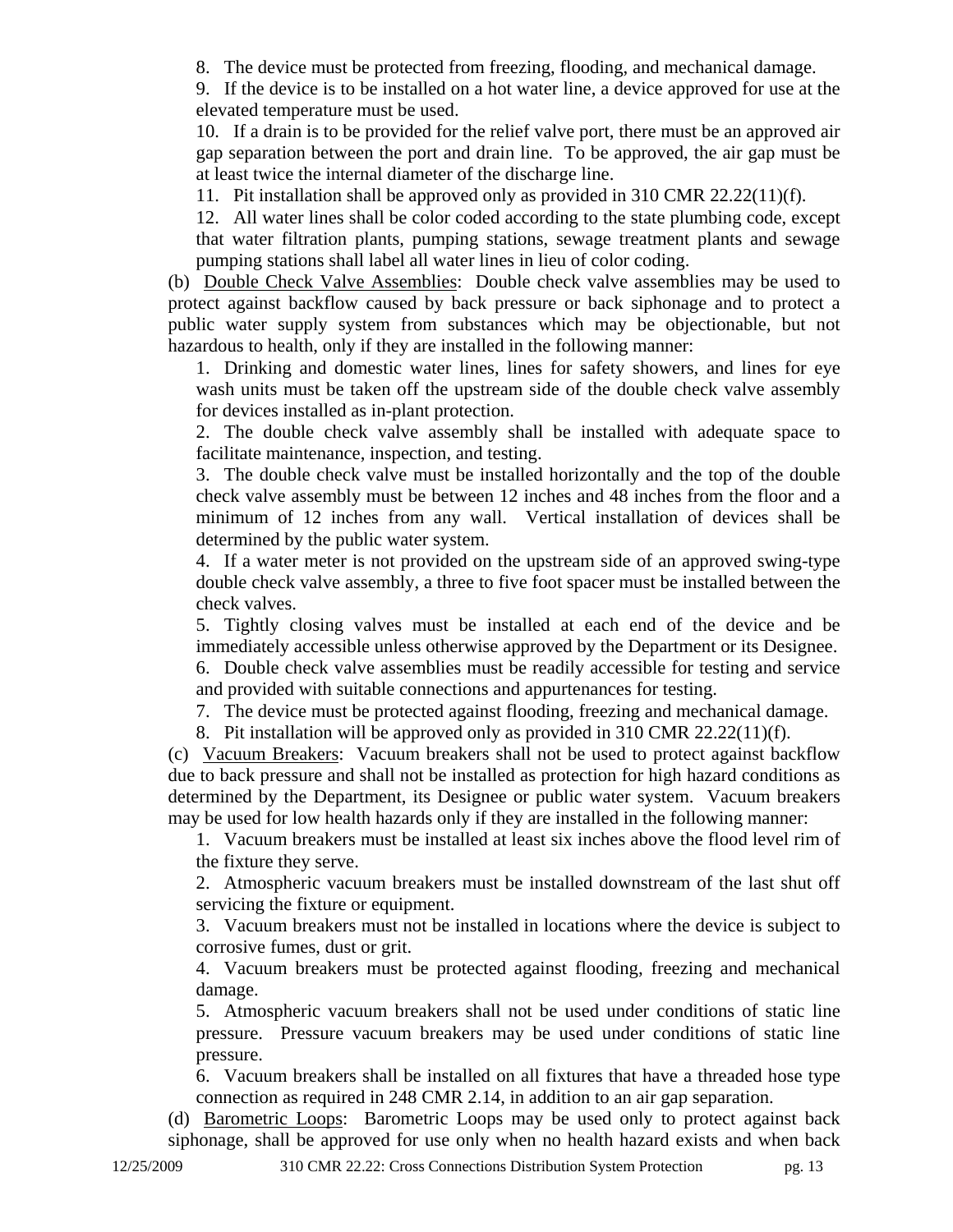pressure is not possible.

(e) Air Gap Separation: Air gap separation may be used to protect against backflow caused by back pressure or back siphonage and to protect a public water supply system from substances which are hazardous to health and shall be approved for use only when installed in accordance with Uniform State Plumbing Code, 248 CMR 2.00.

(f) Pit Installation: No devices shall be installed in pits except as specifically approved by the Department, its Designee or public water system in cases of unique circumstances, and must comply with 29 CFR 1910.196, OSHA regulations where applicable for work in confined spaces then only as follows:

1. the pit interior shall be a minimum of ten feet long, six feet wide, and must have a clear height 6½ feet high;

2. the pit must be watertight;

3. the pit opening and manhole cover must be at least 30 inches in diameter;

4. The foothold inserts must be of steel, aluminum, or other material approved by the Department, must be a maximum of 12 inches apart, and must be installed so that the top foothold is within 12 inches of the manhole cover and the bottom foothold is within 12 inches of the pit floor;

5. An adequate drain must be installed and the drain line shall not be connected to a sewer;

6. The pit floor shall be pitched to the drain;

7. If built in a roadway, the top of the pit must be adequately reinforced.

(12) Cross Connection Certification

(a) Cross Connection Backflow Prevention Device Tester. Any person seeking Department certifications as a Backflow Prevention Device Tester in the Commonwealth of Massachusetts shall meet all of the following requirements:

1. pass a written and practical certification examination which is approved by the Department for "Backflow Prevention Device Tester".

2. apply to the Department for certification on the form provided by the Department. This submittal must include payment of the certification fee established by the Department.

3. Application for certification must be submitted to the Department no later than 12 moths after the date the applicant received notice of passing a Department approved examination.

(b) Cross Connection Control Surveyor. Any person seeking Department certification as a Cross Connection Surveyor in the Commonwealth of Massachusetts shall meet all of the following requirements:

1. Pass a written examination approved by the Department for Cross Connection Control Surveyor".

2. Apply to the Department for certification on the form provided by the Department. This submittal must include payment of the certification fee established by the Department.

3. Application for certification must be submitted to the Department no later than 12 months after the date the applicant received notice of passing a Department approved examination.

(c) Any person, upon satisfying the requirements of  $310 \text{ CMR}$  22.22(13)(a), shall receive from the Department a certificate which indicates that he or she is a:

1. Certified Backflow Prevention Device Tester; or

2. Certified Cross Connection Surveyor; or

3. Combination Certified Backflow Prevention Device Tester/Certified Cross Connection Surveyor.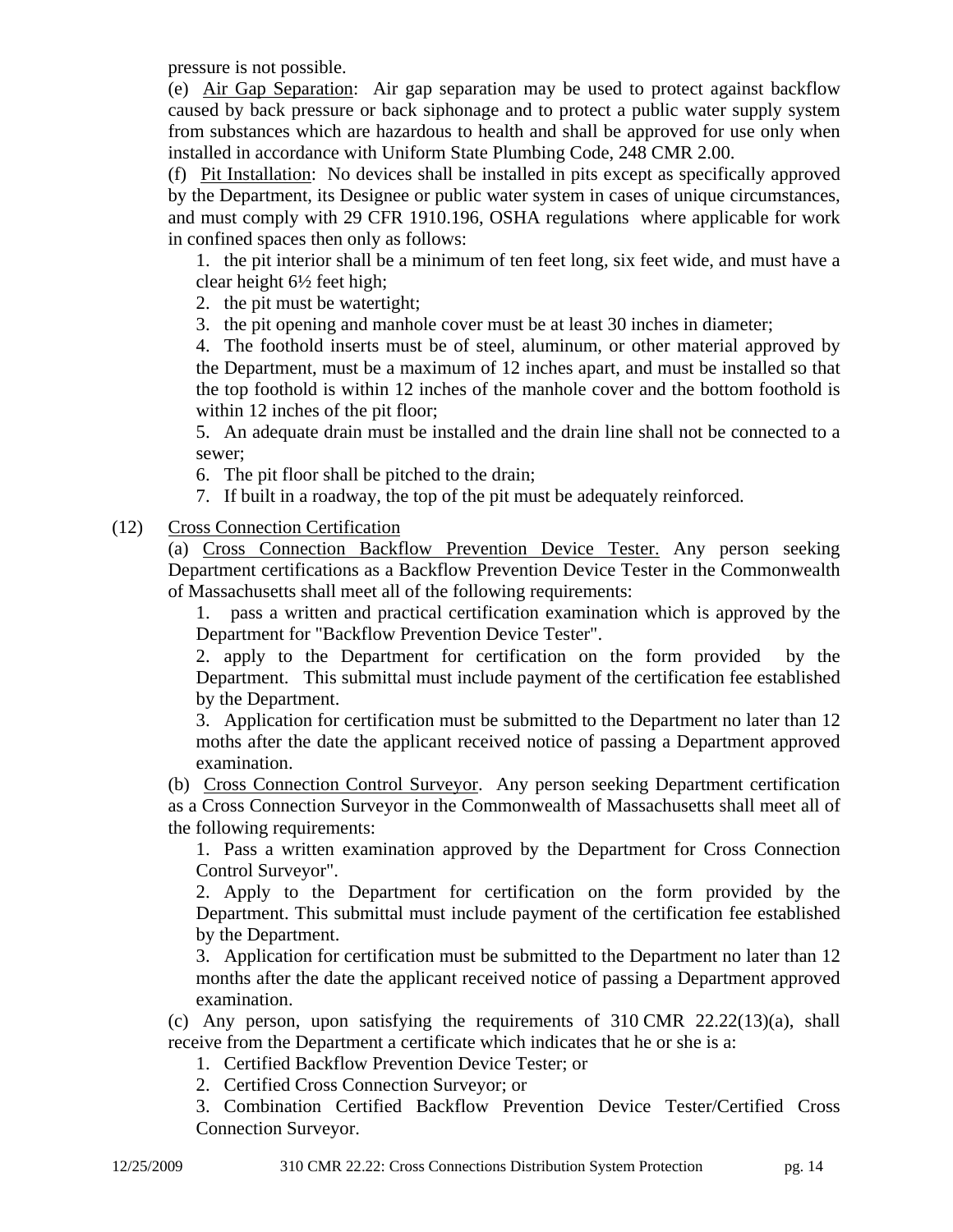(d) All certificates will remain valid for three years from the date of issuance.

(e) Renewal of Certification. Any Certified Backflow Prevention Device Tester, Cross Connection Surveyor or person holding a valid Combination Certificate who desires to renew his or her certification must submit a renewal application including any renewal fee and prerequisites, no later than one month prior to the expiration date of his or her certificate.

1. Backflow Prevention Device Testers: Persons applying for renewal shall complete at least 24 inspections/tests of backflow prevention devices and obtain a least three training contact hours (TCH) in the past three years. Proof of inspections and TCH shall accompany the application.

2. Cross Connection Surveyor. Persons applying for renewal shall complete at least three cross connection surveys and obtain a least three training contact hours (TCH) in the past three years. Proof of surveys and TCH shall accompany the application..

(f) Persons failing to meet the certification renewal requirements at 310CMR  $22.22(13)(e)1$ . and/or 2. within three years from the date that the certification expired must retake an examination approved by the Department for renewal.

(g) Recertifcation Requirements. Persons failing to renew their certification within three years from the date that the certificate expired must retake an examination approved by the Department for recertification.

(h) Persons holding both a valid Backflow Prevention Device Testers certificate and a valid Cross Connection Surveyor certificate shall be issued a Combination Certificate.

(i) Persons holding a combination certification shall satisfy all the renewal requirements stated at 310 CMR 22.22(12)(e), except for the TCH requirements. Only three TCH will be required for a combination certificate.

(13) Inspection Surveying, Testing and Overhauling of Devices.

(a) All cross connection surveys shall be conducted by a person who is a Massachusetts Certified Cross Connection Surveyor. All backflow prevention device tests shall be conducted by a certified Backflow Prevention Device Tester in accordance with 310 CMR 22.22. A person holding a Combination Certification may conduct a cross connection survey and/or backflow prevention test.

(b) Within 14 calendar days after the installation of devices in accordance with plans reviewed and approved by the reviewing authority, the owner or owner's agent shall notify the public water system to arrange for the inspection of the installation.

(c) Reduced pressure backflow preventers, double check valve assemblies, may be inspected and tested by the Department, its designee or the public water system at any time.

(d) The public water system is responsible to ensure that each reduced pressure backflow preventer will be inspected semiannually in accordance with the public water system's approved cross connection program plan, as provided for in 310 CMR 22.22(3)(b). If the supply is used less than six months of the year, these devices shall be inspected and tested once each year. Each double check valve assembly shall be tested annually. Pressure type vacuum breakers should be tested at least annually by the owner of the device. Each test shall be conducted by a Certified Backflow Prevention Device Tester.

(e) Devices which fail the test or are found to be defective shall be overhauled, repaired, or replaced and retested within 14 calendar days of the failure or from the discovery of the defect.The repair work must be done by a plumber licensed by the Commonwealth of Massachusetts to the extent required by 248 CMR 2.04(3). No person shall overhaul, repair, replace a device on a fire system without approval from the head of the local fire department pursuant to M.G.L. c.148, §27A.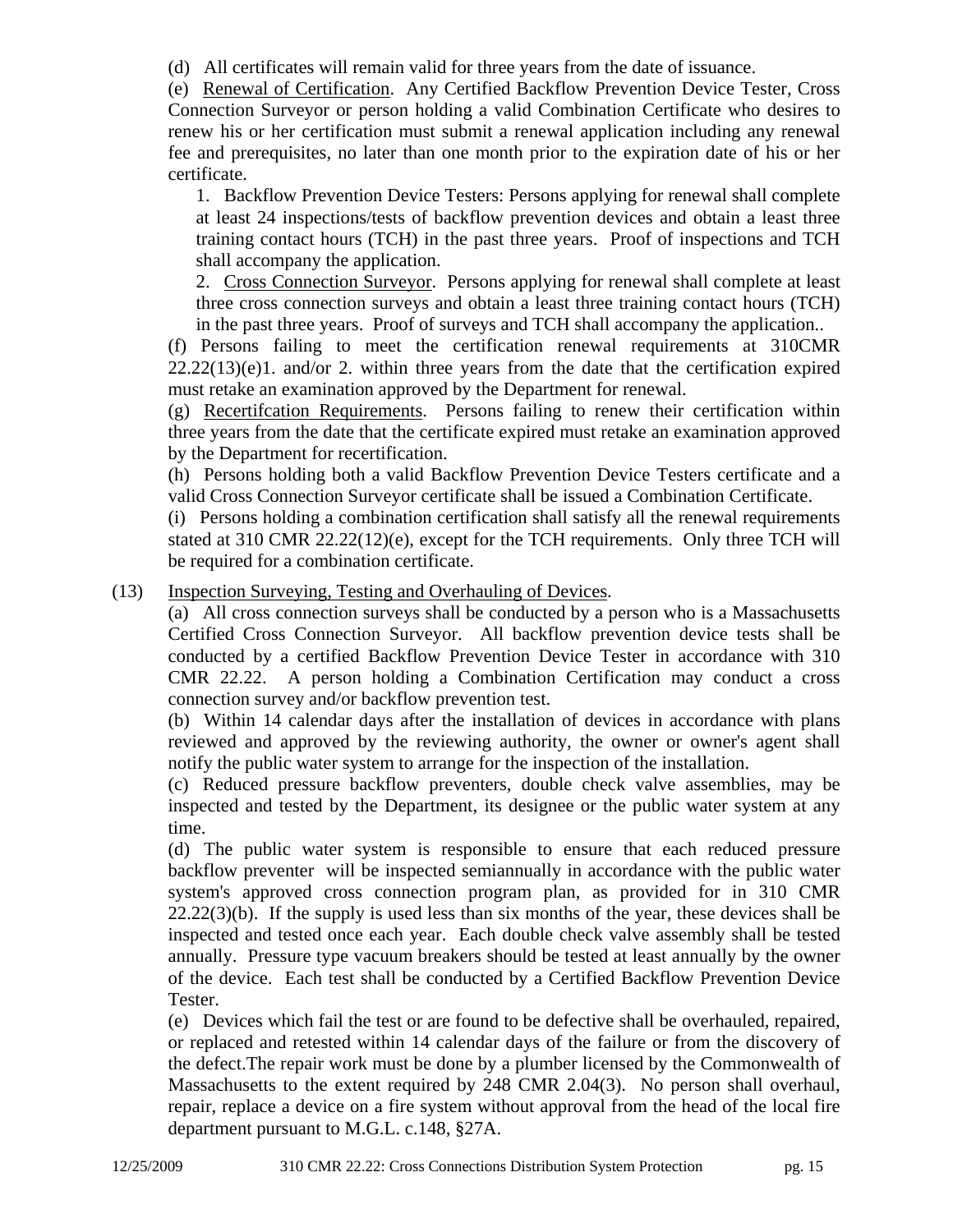(f) No two routine tests for reduced pressure backflow preventers required by 310 CMR 22.22 shall be conducted within five months of each other without the written approval of the Department, its designee or the public water system.

(g) The owner or owner's agent must maintain on the premises a spare parts kit and any special tools required for removal and reassembly of devices which are to be tested. The presence of these materials must be recorded on the Inspection and Maintenance Report Form.

(h) The owner or owner's agent must provide labor on the premises as necessary to allow inspection and testing of devices by the Department, the supplier of water, or Certified Backflow Prevention Device Testers.

(i) The owner or owner's agent shall notify the public water system in writing, no later than 30 days prior to the removal from service of any permitted device and such notification shall include the reason for removal and must indicate if the cross connection has been eliminated.

(j) The owner or owner's agent shall notify the public water system in writing no later than 30 days prior to a change in ownership. Notification must include, at a minimum, the name and address of the new owner as well as documentation with proof of change in ownership.

(k) If the public water system deems necessary, it may test a device more frequently to ensure proper cross connection control.

- (14) Right of Entry. All owners or operators of commercial, industrial or institutional premises served by a public water supply system shall authorize agents and employees of the Commonwealth, upon presentation of their credentials, to enter their premises without a warrant for the purpose of inspecting and surveying their water systems for cross connections and assuring compliance with 310 CMR 22.22, whether or not the Commonwealth has evidence that the system is in violation of an applicable legal requirement.
- (15) Fees.

(a) The certification fees for Backflow Prevention Device Testers and Cross Connection Control Surveyors are established by the Department as stated in 310 CMR 4.00.

(b) A person holding either a Testers or Surveyors certificate will not be charged an additional fee for a combination certification provided that all the requirement of 310 CMR 22.22(12) have been met.

(c) Permit fees as specified at 310 CMR 22.22(7)(b) are established by the Department in accordance with 310 CMR 4.00.

#### (16) Enforcement.

(a) Whoever maintains a cross connection in violation of M.G.L. c. 111, § 160A, shall be:

1. punished by a fine of not more than \$25,000 for each day such violation occurs or continues, or by imprisonment for not more than one year, or both such fine and imprisonment, or

2. subject to a civil penalty not to exceed \$25,000 per day for each day that such violation occurs or continues.

(b) Any violation of 310 CMR 22.22 shall be subject to the administrative penalty provisions of 310 CMR 5.00.

(c) Upon due notice to the person maintaining the connection the Department may revoke any permit whenever, in the opinion of the Department, the cross connection or the maintenance thereof no longer complies with 310 CMR 22.00.

(d) After notice and opportunity for a hearing, the Department may suspend or revoke the certification of any Backflow Prevention Device Tester or Cross Connection Control